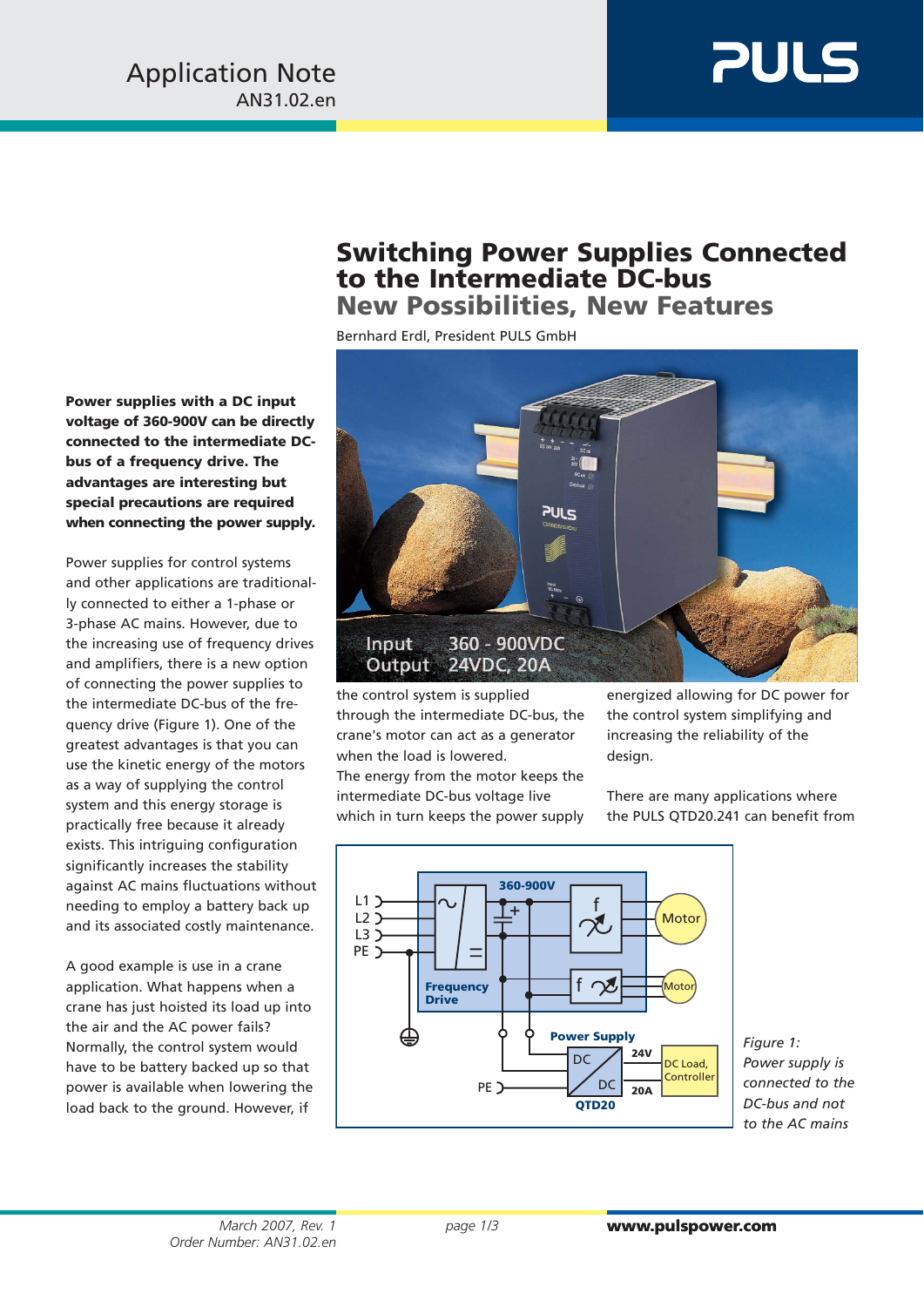costly breakage of tools and material due to AC mains failures and fluctuations. Some examples are textile, paper, grinding machines as well as crane applications previously mentioned. The QTD20.241 can keep the control system energized long enough to provide a controlled and safe shut down of equipment during power loss making it the perfect choice as an addition to your drive system.

What special requirements does a power supply that is suitable for the intermediate DC-bus need? One could think there are no special requirements needed because at least from the basic design principle, switching power supplies can be operated with both AC and DC. Sometimes power supplies are also specified with a DC voltage range of 450-750V, so why do problems arise in practical use when they are connected to the intermediate DC-bus?

One of the reasons is that the voltage of an intermediate DC-bus is often a high-frequency AC voltage with several hundred Volts of amplitude and switching voltage edges against ground (Figure 2). True "DC voltage" applies only to the voltage between the positive and negative terminals but is not referenced to ground.



*Figure 2: 800Vdc between the plus and minus pole Upper curve: plus pole to ground Lower curve: minus pole to ground*

However, the intermediate DC-bus jumps back and forth in common mode referenced to ground. This effect occurs because the switching circuits (IGBTs) in the frequency drive alternately connect the positive and negative terminal of the intermediate DC-bus voltage with ground through the motor and other capacitances in the circuit (Figure 3).

The frequency drives do have EMI filters, but these only work on the power lines and do not block noise, on the intermediate DC-bus. The reason is that the circuit is internal and there are no EMC regulations that cover this section of the drive. The EMC regulations for power lines also do not cover this

section, because the AC mains voltage is somewhat "cleansed" through compliance with the standards. No supply voltage is defined on which there is continuous interference of 600V amplitude in the kHz range with switching edges.

The interference on an intermediate DC-bus exceeds the permissible values for a power line by many factors of ten and therefore the requirements for a power supply connected to an intermediate DC-bus are quite different than for a typical power supply.



*Figure 3: Origin of the high common mode RF noise*